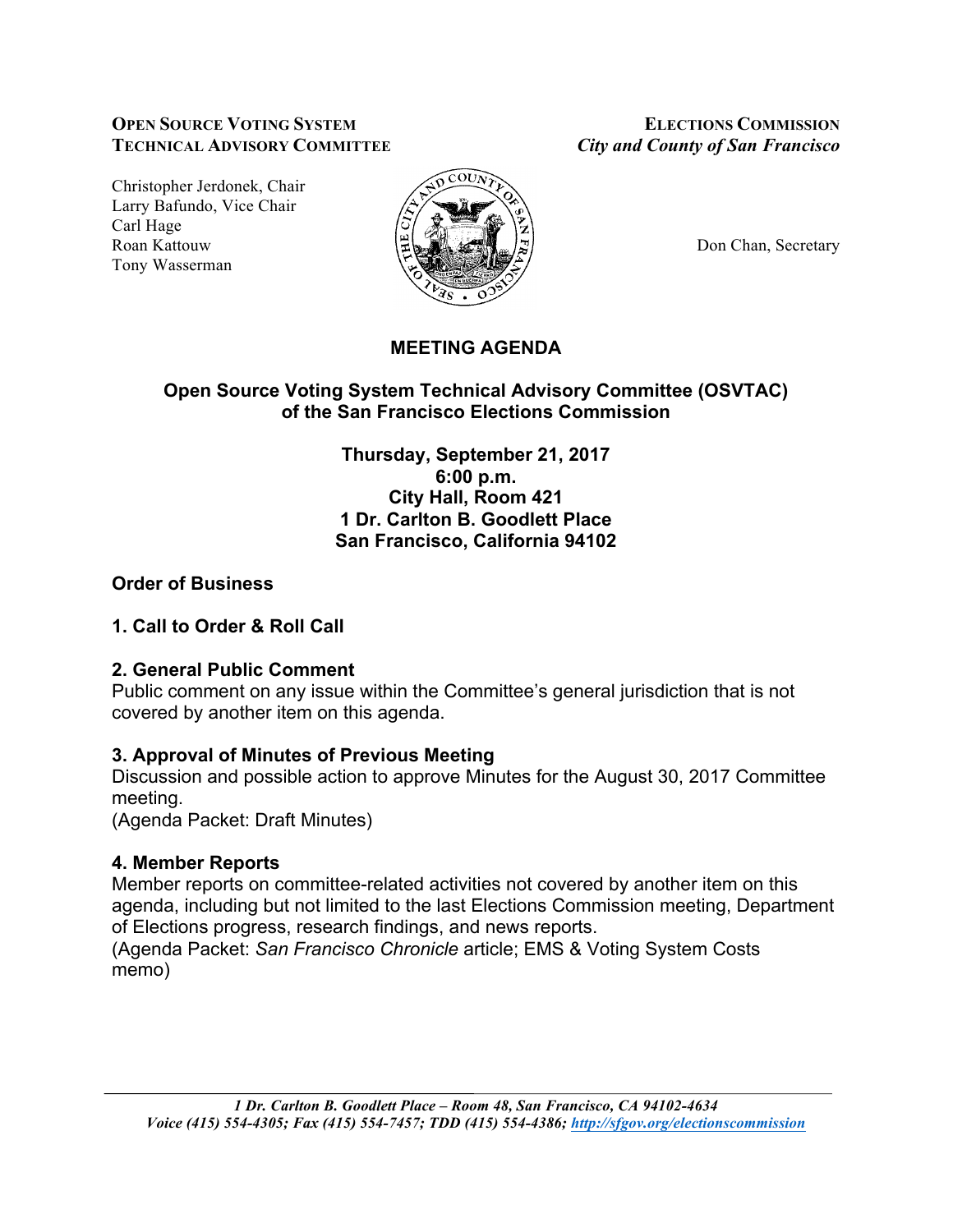#### **5. Administration**

Discussion and possible action regarding administrative issues including but not limited to attendance at Elections Commission meetings by Committee members, the Committee's meeting schedule, and the Committee's website.

### **6. Project Terminology and Resources**

Discussion and possible action regarding project terminology, including the meaning of voting system, and resources for additional information. (Agenda Packet: Draft Terminology and Voting System Section)

### **7. Project Management and Procurement**

Discussion and possible action regarding project management and procurement. (Agenda Packet: Draft Project Management Recommendations)

#### **8. Committee Recommendations**

Discussion and possible action regarding Committee recommendations on the subjects of requirements gathering, open source, software architecture and design, software development, and testing.

(Agenda Packet: Draft Recommendations)

#### **9. Incremental Approaches**

Discussion and possible action regarding incremental approaches to developing and deploying an open source voting system. (Agenda Packet: Draft Incremental Approach)

## **10. Topics for future discussion**

Discussion and possible action regarding topics for future discussion.

## **Adjournment**

There will be an opportunity for public comment on each agenda item.

Materials contained in the Commission packets for meetings are available for inspection and copying during regular office hours at the Department of Elections, City Hall Room 48. Materials are placed in the Elections Commission's Public Binder no later than 72 hours prior to meetings. Any materials distributed to members of the Elections Commission within 72 hours of the meeting or after the agenda packet has been delivered to the members are available for inspection at the Department of Elections, City Hall Room 48, in the Commission's Public Binder, during normal office hours.

**Cell phones, pagers and similar sound-producing electronic devices:** The ringing of and use of cell phones, pagers and similar sound-producing electronic devices are prohibited at this meeting. The Chair may order the removal from the meeting room of any person responsible for the ringing or use of a cell phone, pager, or other similar sound-producing electronic devices.

**Disability Access:** The meeting will be held in Room 421, City Hall, 1 Dr. Carlton B. Goodlett Place, San Francisco, CA. The meeting room is wheelchair accessible. The nearest accessible BART station is Civic Center (Market/Grove/Hyde Streets). Accessible MUNI Metro lines are the F, J, K, L, M, N, T (exit at Civic Center or Van Ness Stations). MUNI bus lines also serving the area are the 5, 5R, 6, 7, 7R, 7X, 9, 9R, 19, 21, 47, and 49. For more information about MUNI accessible services, call 311, call (415) 701-4485, or